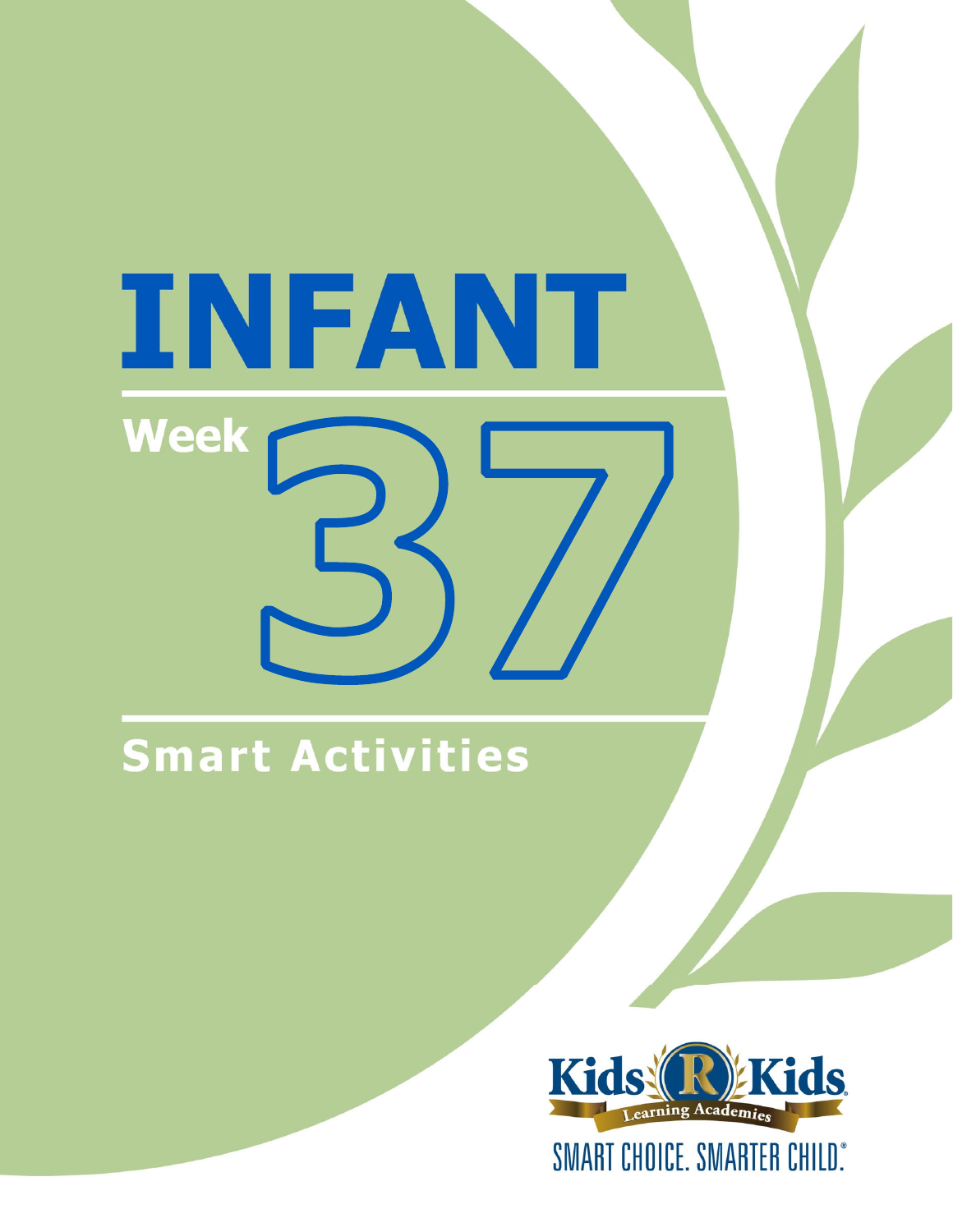# Day 1 | Week 37

#### **Presents for Me**

**Materials:** small boxes, gift wrap **Preparation:** Wrap the presents. **Instructions:** 

- 1. Hold your baby and say, "Do you see the presents?"
- 2. Talk about the wrapping paper, ex: the color(s), texture(s), etc.
- 3. Observe as your baby explores the present.
- 4. Praise all efforts.



#### **Deck the Hall**

**Materials:** internet access, website: https://youtu.be/9xU-1xyXqLg

**Preparation: Preview video.** 

#### **Instructions:**

- **IRCDS.//YOULLI.DE/9XD-1XYXQLG**<br>**Preparation:** Preview video.<br>**Instructions:**<br>1. Enjoy this familiar holiday song as your baby responds to music.
- 2. Encourage and praise all responses.



#### **Holiday Dance**

#### **Materials:** favorite holiday music **Instructions:**

- 1. Hold your baby and say, "We are going to dance to some great holiday music."
- 2. Turn on the music and begin to dance.
- 3. Encourage and praise all responses as you both have fun dancing.



### **Sign Language "Happy"**

#### **Instructions:**

Move both flat hands in forward circling movements with palms touching the chest alternating.



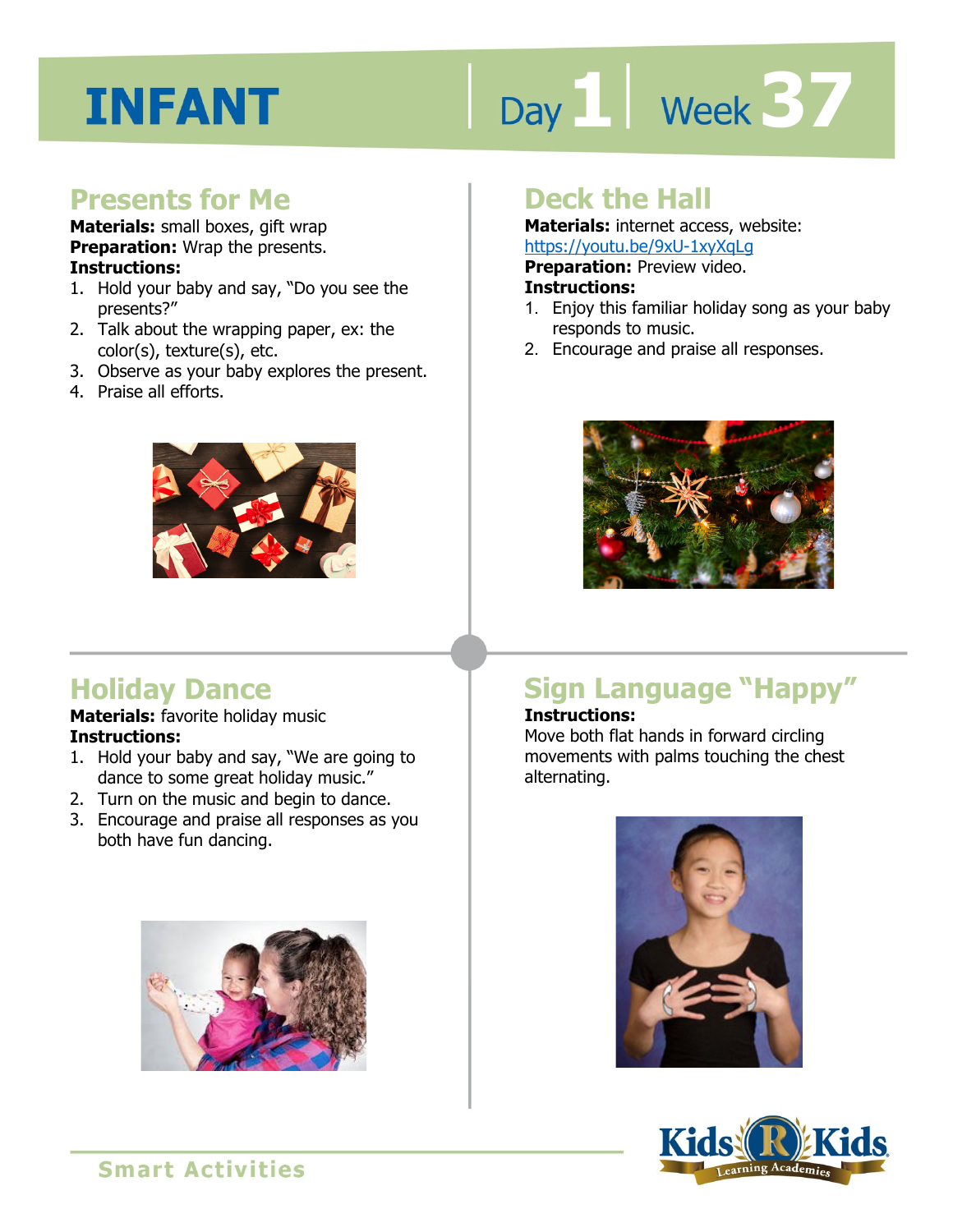# Day 2 | Week 37

#### **Ring the Bell**

#### **Materials:** age-appropriate bell **Instructions:**

- 1. Hold your baby and say, "This is a bell can ring. Can you help me ring it?"
- 2. Encourage your baby to ring the bell. Talk about the sound. Modify as needed.
- 3. Repeat as your baby explores the bell.



#### **Jingle Bells**

**Materials:** internet access, website: https://youtu.be/3CWJNqyub3o

**Preparation:** Preview video.

#### **Instructions:**

- **Intps.//youtd.be/Sewshigyabso**<br>**Preparation:** Preview video.<br>**Instructions:**<br>1. Enjoy this familiar holiday song as your baby responds to music.
- 2. Repeat as interest remains.
- 3. Encourage and praise all responses.



#### **My Bell**

**Materials:** paper, crayons, scissors **Preparation:** Cut out a bell shape. **Instructions:** 

- 1. Hold your baby and say, "We are going to color a bell."
- 2. Assist your baby with coloring the bell. Modify as needed
- 3. Encourage and praise all response as your baby completes an art activity.



### **Sign Language "Happy"**

#### **Instructions:**

Move both flat hands in forward circling movements with palms touching the chest alternating.



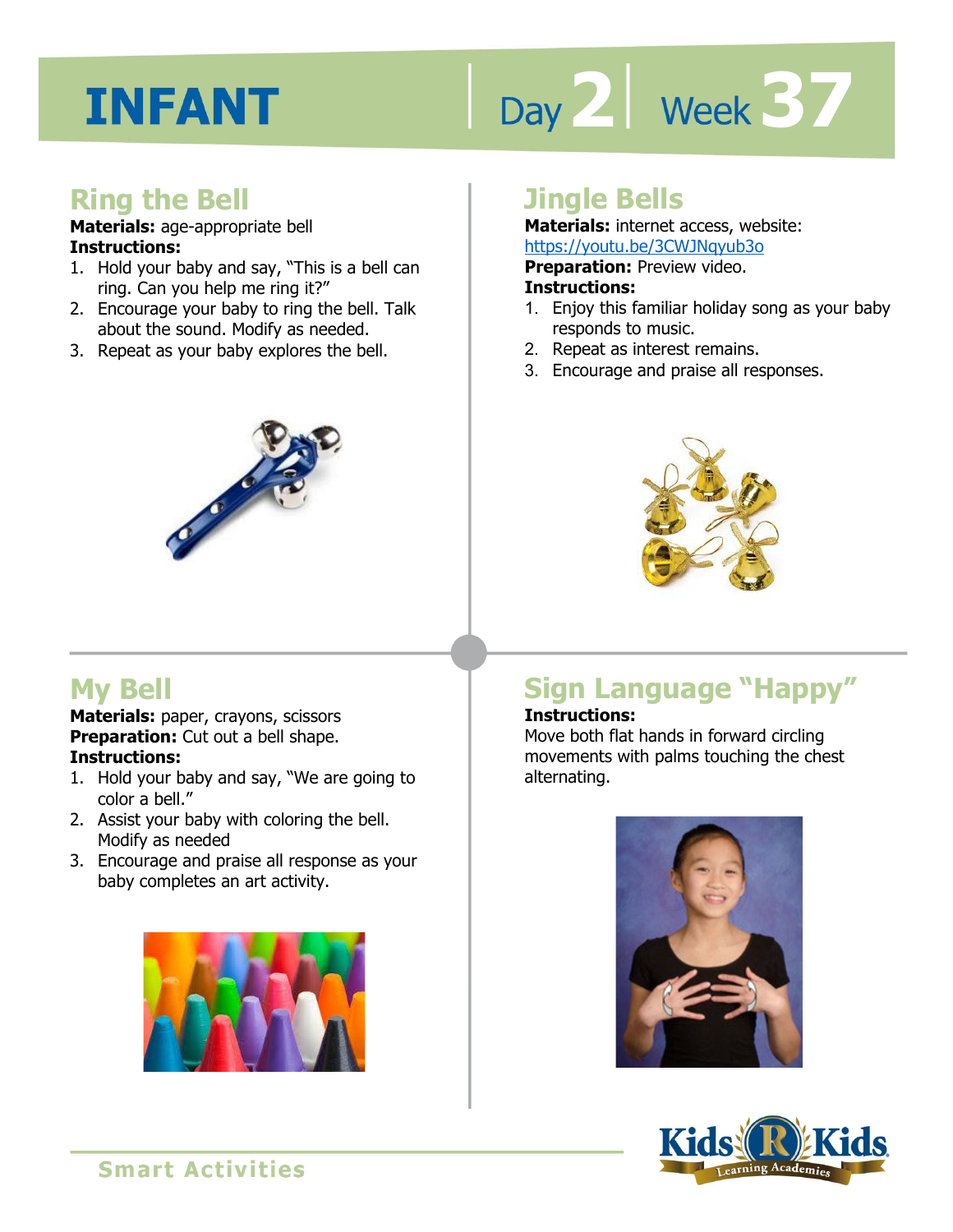# Day 3 | Week 37

#### **Here I am**

**Materials:** favorite plush toy, blanket **Instructions:** 

- 1. Hold your baby and say, "We are going to sing a song."
- 2. Sing, "Where is (your baby's name)" to the tune of "Where is Thumpkin."
- 3. Repeat as your baby responds to his/her name.



#### **Paper Crush**

**Materials:** gift wrapping paper **Preparation:** Cut paper in pieces. **Instructions:** 

- 1. Hold your baby and say, "We are going to crush some paper."
- 2. Give your baby a piece of paper and model crushing it.
- 3. Observe as your baby becomes aware of his/her own abilities.
- 4. Encourage and praise all responses as your baby crushes the paper.



#### **Sillies Out**

**Materials:** internet access, website: https://youtu.be/NwT5oX\_mqS0

**Preparation:** Preview video.

#### **Instructions:**

- **1 4**  1. Enjoy this sing along with your baby as he/she responds to music.
- 2. Assist and modify as needed.
- 3. Encourage and praise all responses.



### **Sign Language "Happy"**

#### **Instructions:**

Move both flat hands in forward circling movements with palms touching the chest alternating.



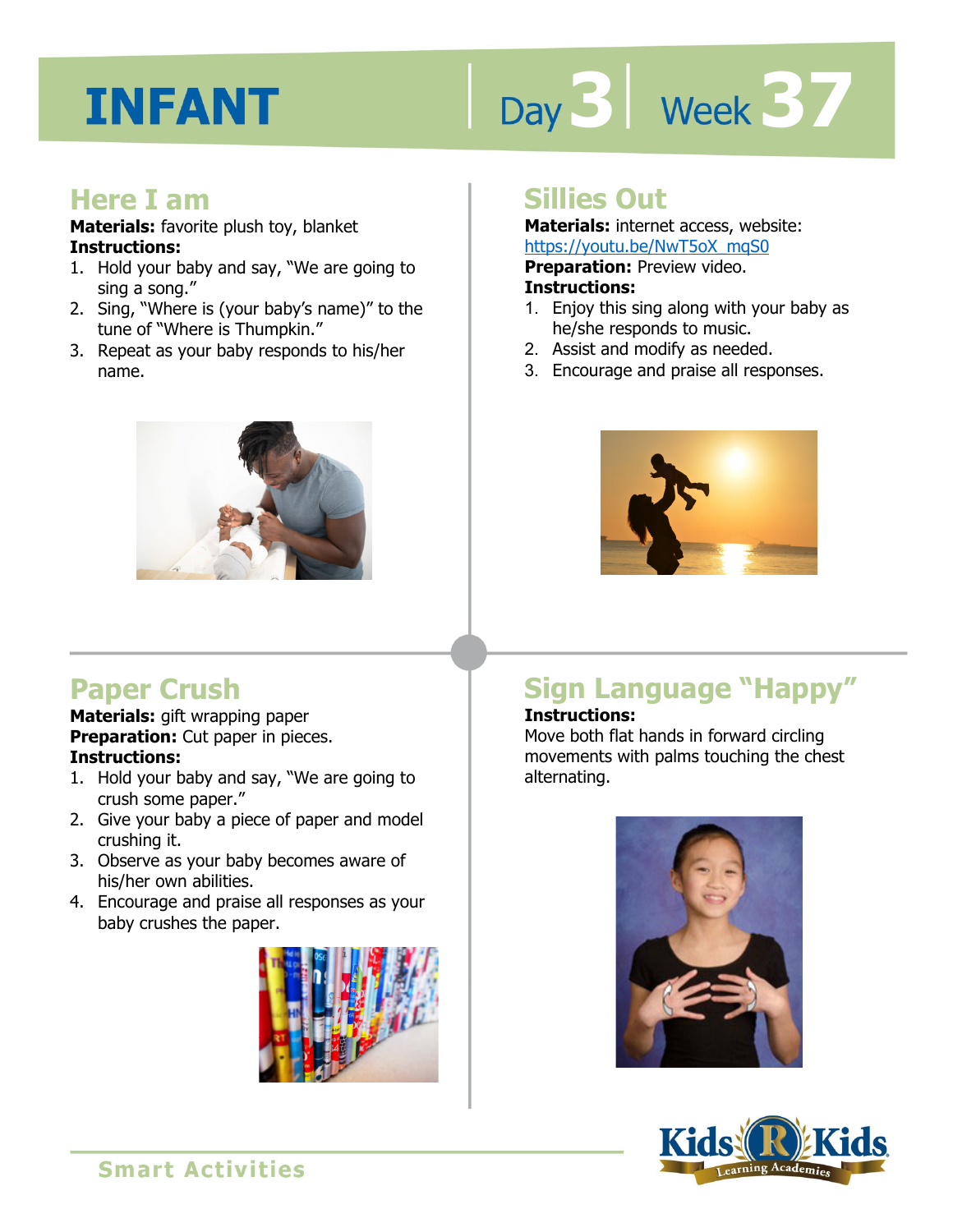# Day 4 Week 37

#### **Holiday Cheer**

#### **Instructions:**

- 1. Hold your baby and say, "We are going to walk around and look at the holiday decorations."
- 2. As you walk around talk about characteristics of the decorations. Modify as needed.
- 3. Observe as your baby explores his/her environment.



#### **Holiday Art**

**Materials:** paint, paper **Preparation:** Gather materials. **Instructions:** 

- 1. Hold your baby and say, "We are going to create holiday art to hang in the house."
- 2. Assist your baby in painting a picture.
- 3. Encourage and praise all response as your baby completes an art activity.



#### **Happy Holiday**

**Materials:** internet access, website: https://youtu.be/mYs5ClmpWnk

**Preparation:** Preview video.

#### **Instructions:**

- <u>IRCDS.//youtd.be/IIITSSCIIIDWIR</u><br>**Preparation:** Preview video.<br>1. Enjoy this sing along as your baby responds to music.
- 2. Encourage and praise all responses.



### **Sign Language "Happy"**

#### **Instructions:**

Move both flat hands in forward circling movements with palms touching the chest alternating.